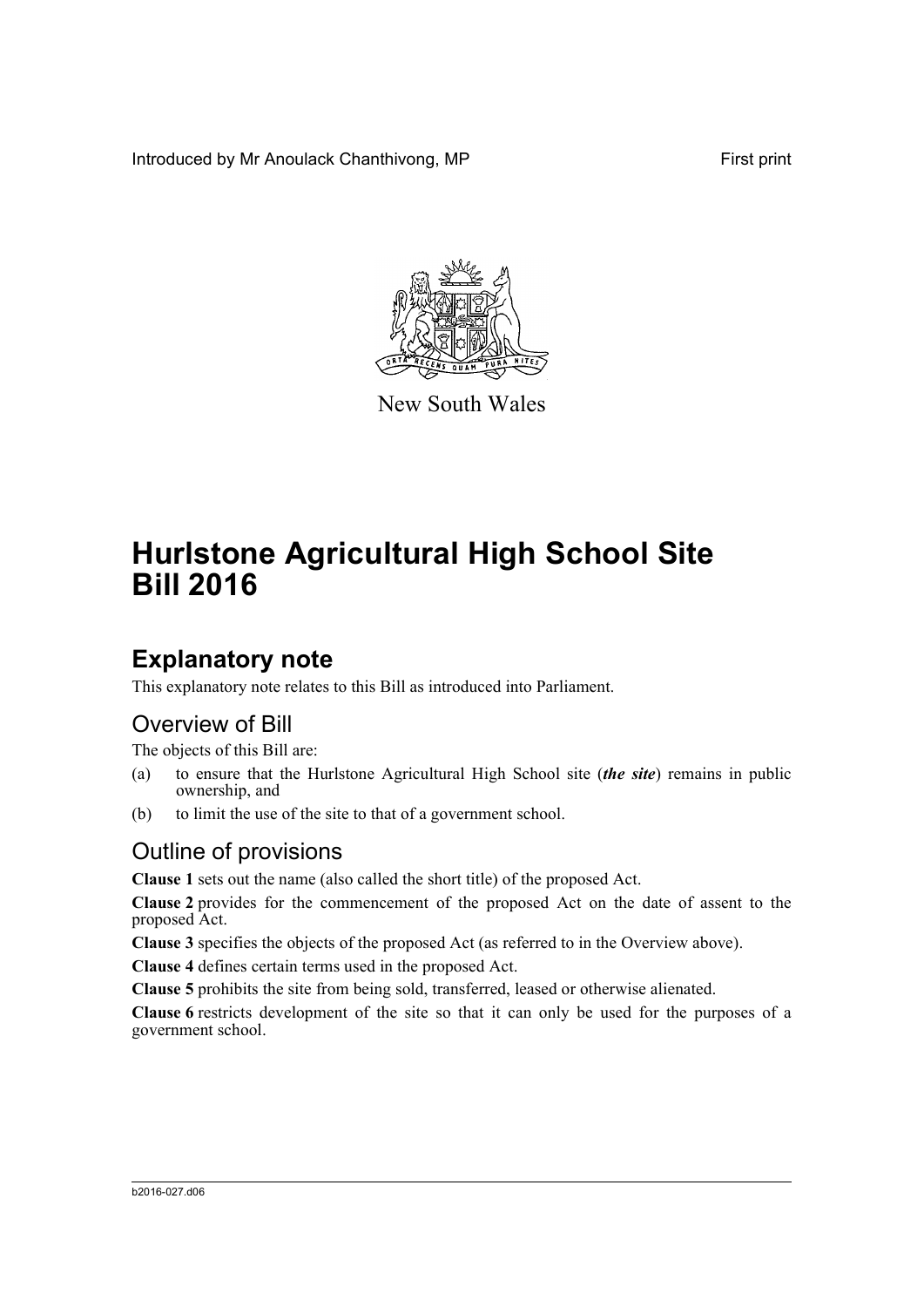Introduced by Mr Anoulack Chanthivong, MP First print

Page



New South Wales

# **Hurlstone Agricultural High School Site Bill 2016**

### **Contents**

#### [1 Name of Act 2](#page-3-0) [2 Commencement 2](#page-3-1) 2 [3 Objects of Act 2](#page-3-2) [4 Definitions 2](#page-3-3) [5 Hurlstone Agricultural High School site not to be sold 2](#page-3-4)<br>6 Development of the site restricted to government school purposes 2 [6 Development of the site restricted to government school purposes 2](#page-3-5)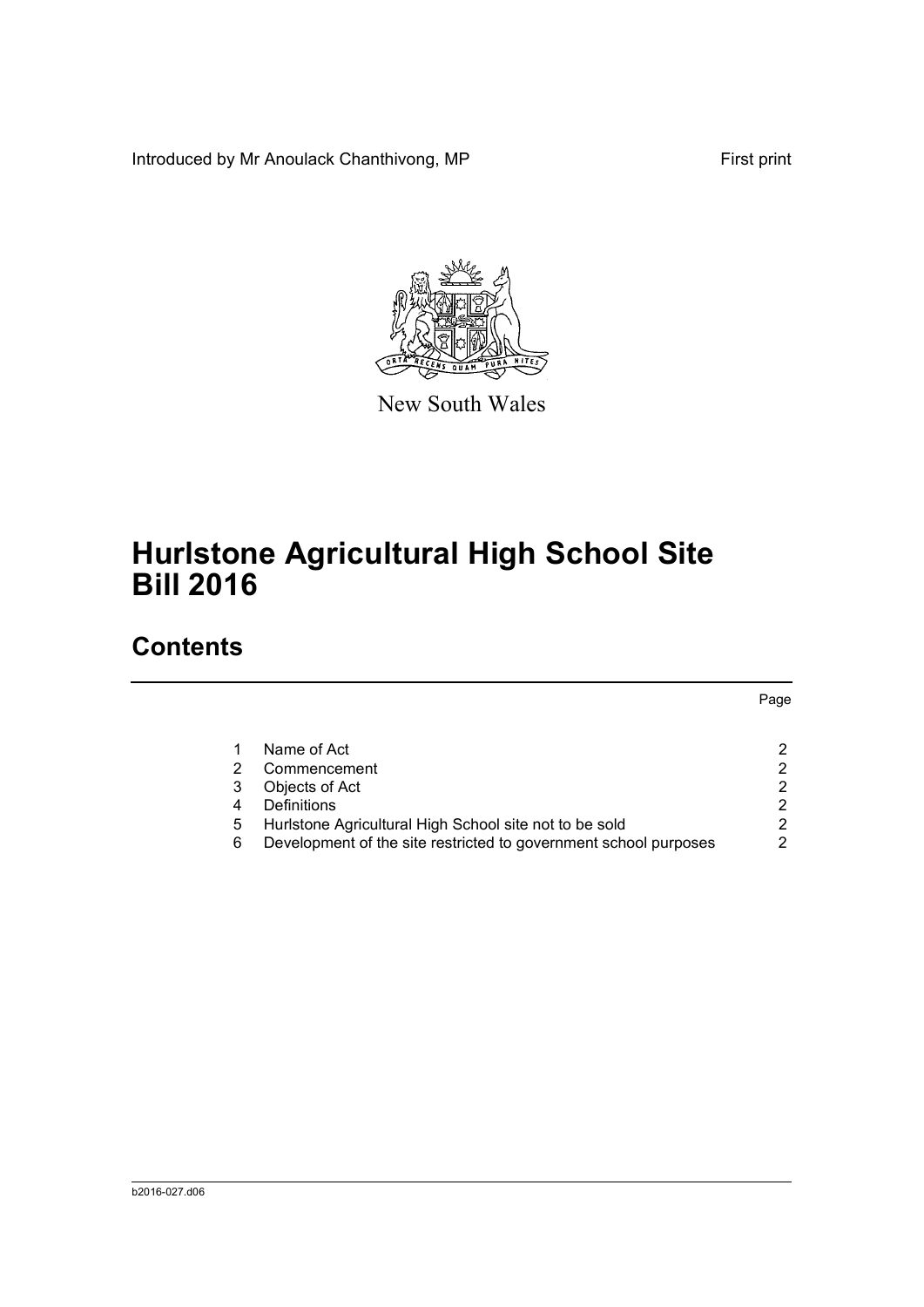

New South Wales

## **Hurlstone Agricultural High School Site Bill 2016**

No , 2016

#### **A Bill for**

An Act to require the Hurlstone Agricultural High School site to be retained for educational purposes.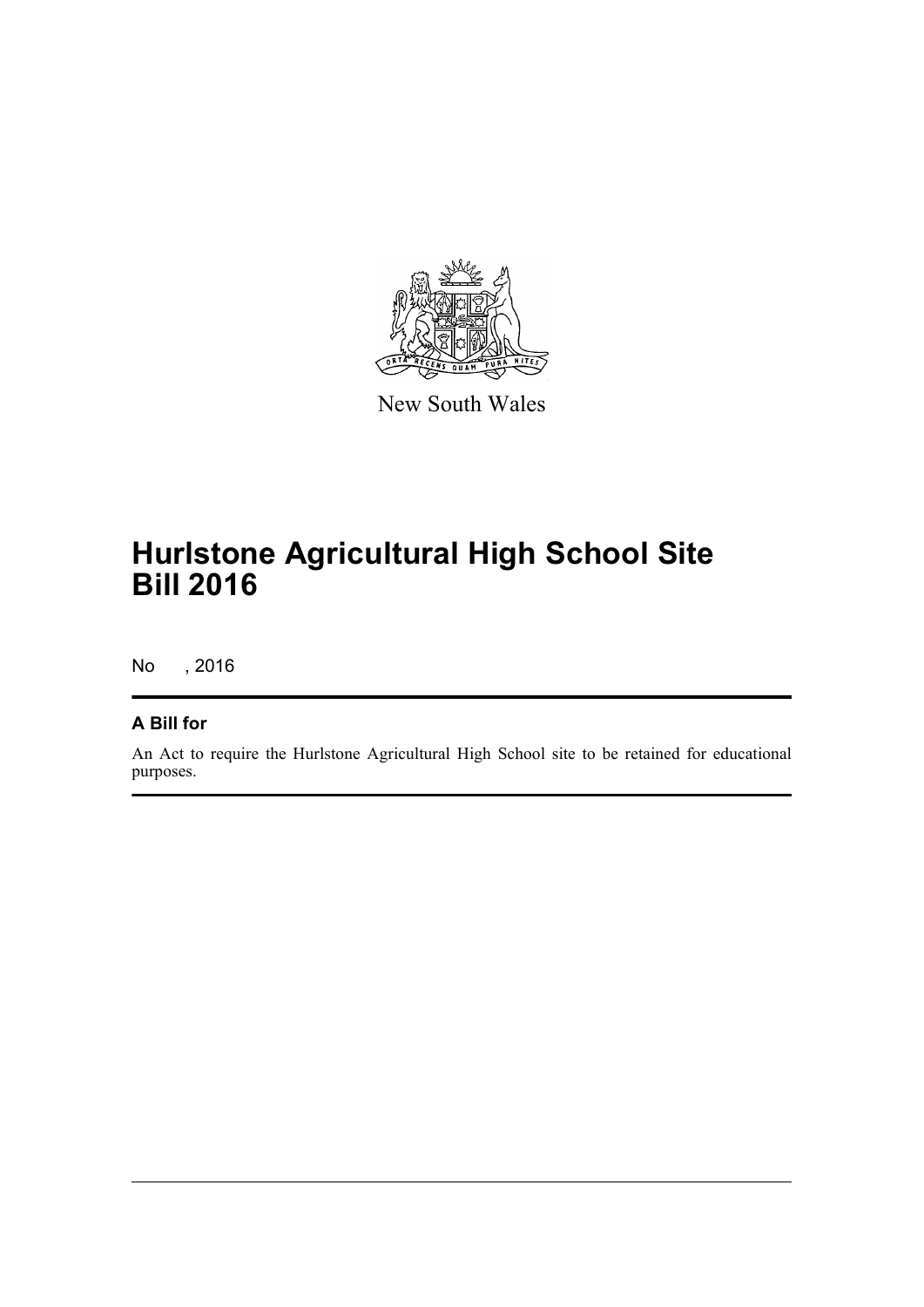Hurlstone Agricultural High School Site Bill 2016 [NSW]

<span id="page-3-5"></span><span id="page-3-4"></span><span id="page-3-3"></span><span id="page-3-2"></span><span id="page-3-1"></span><span id="page-3-0"></span>

|              |                                                                  | The Legislature of New South Wales enacts:                                                                                                                                                                                                          | $\mathbf{1}$   |
|--------------|------------------------------------------------------------------|-----------------------------------------------------------------------------------------------------------------------------------------------------------------------------------------------------------------------------------------------------|----------------|
| 1            |                                                                  | <b>Name of Act</b>                                                                                                                                                                                                                                  | $\overline{c}$ |
|              |                                                                  | This Act is the Hurlstone Agricultural High School Site Act 2016.                                                                                                                                                                                   | 3              |
| $\mathbf{2}$ |                                                                  | Commencement                                                                                                                                                                                                                                        | 4              |
|              |                                                                  | This Act commences on the date of assent to this Act.                                                                                                                                                                                               | 5              |
|              |                                                                  |                                                                                                                                                                                                                                                     |                |
| 3            |                                                                  | <b>Objects of Act</b>                                                                                                                                                                                                                               | 6              |
|              |                                                                  | The objects of this Act are:                                                                                                                                                                                                                        | $\overline{7}$ |
|              |                                                                  | to ensure that the Hurlstone Agricultural High School site remains in public<br>(a)<br>ownership, and                                                                                                                                               | 8<br>9         |
|              |                                                                  | to limit the use of the site to that of a government school.<br>(b)                                                                                                                                                                                 | 10             |
| 4            |                                                                  | <b>Definitions</b>                                                                                                                                                                                                                                  | 11             |
|              | (1)                                                              | In this Act:                                                                                                                                                                                                                                        | 12             |
|              |                                                                  | <i>government school</i> means a government school within the meaning of the <i>Education</i><br>Act 1990.                                                                                                                                          | 13<br>14       |
|              |                                                                  | Hurlstone Agricultural High School site (or the site) means the whole or any part<br>of the following land:                                                                                                                                         | 15<br>16       |
|              |                                                                  | Lots 21 and 22, DP 1035516,<br>(a)                                                                                                                                                                                                                  | 17             |
|              |                                                                  | Lot 1, DP 175962,<br>(b)                                                                                                                                                                                                                            | 18             |
|              |                                                                  | Lot 1, DP 175963,<br>(c)                                                                                                                                                                                                                            | 19             |
|              |                                                                  | Lot 1, DP 177010,<br>(d)                                                                                                                                                                                                                            | 20             |
|              |                                                                  | Lot 3, DP 736950,<br>(e)                                                                                                                                                                                                                            | 21             |
|              |                                                                  | (f)<br>Lot 5, DP 808118.                                                                                                                                                                                                                            | 22             |
|              | (2)                                                              | Words and expressions that are used in this Act and that are defined in the<br><i>Environmental Planning and Assessment Act 1979</i> have the same meaning as in that<br>Act.                                                                       | 23<br>24<br>25 |
|              | (3)                                                              | Notes included in this Act do not form part of this Act.                                                                                                                                                                                            | 26             |
| 5            | Hurlstone Agricultural High School site not to be sold           |                                                                                                                                                                                                                                                     |                |
|              | (1)                                                              | The sale, transfer, lease or other alienation of the Hurlstone Agricultural High School<br>site is prohibited.                                                                                                                                      | 28<br>29       |
|              | (2)                                                              | However, subsection (1) does not prevent a grant, transfer or sale to a NSW<br>Government agency if the agency is subject to the control and direction of a Minister<br>of the State.                                                               | 30<br>31<br>32 |
| 6            | Development of the site restricted to government school purposes |                                                                                                                                                                                                                                                     |                |
|              | (1)                                                              | Development of the Hurlstone Agricultural High School site may only be carried out<br>for the purposes of a government school.<br>Note. Development is defined in the Environmental Planning and Assessment Act 1979 to<br>include the use of land. | 34<br>35<br>36 |
|              |                                                                  |                                                                                                                                                                                                                                                     | 37             |